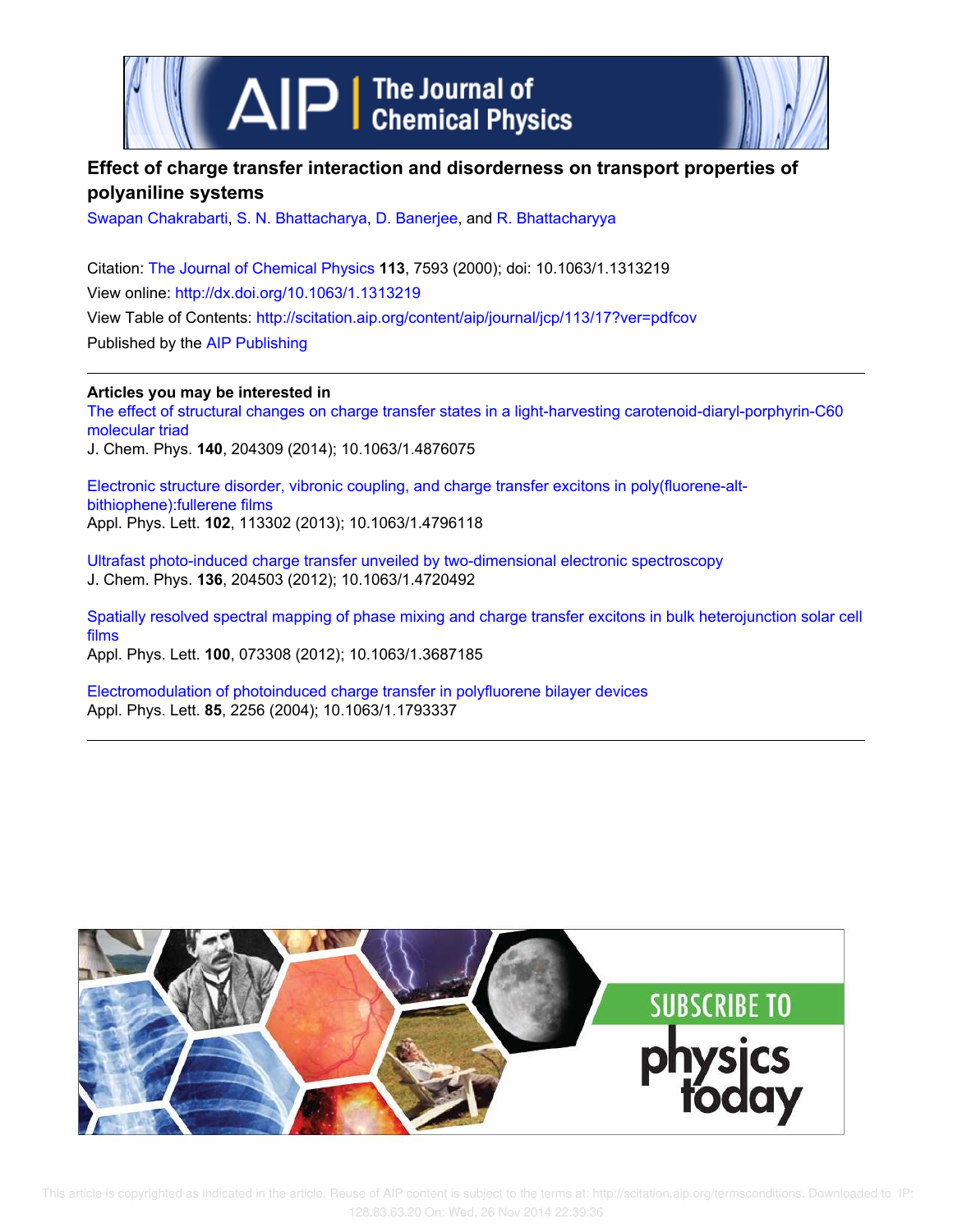# **Effect of charge transfer interaction and disorderness on transport properties of polyaniline systems**

Swapan Chakrabarti

*Department of Physics, University of Calcutta, 92, Acharya Prafulla Chandra Road, Calcutta 700 009, India*

S. N. Bhattacharya *Department of Chemistry, University of Calcutta, 92, Acharya Prafulla Chandra Road, Calcutta 700 009, India*

D. Banerjee<sup>a)</sup>

*Department of Physics, University of Calcutta, 92, Acharya Prafulla Chandra Road, Calcutta 700 009, India*

#### R. Bhattacharyya

*Department of Chemistry, Jadavpur University, Calcutta 700 032, India*

(Received 24 January 2000; accepted 4 August 2000)

Films of pure polyaniline and polyaniline-tetracyanoquinodinodimethane have been prepared. The optical absorption spectra of both the samples in the emeraldine base forms are explained in light of the three-dimensional exciton model. A temperature dependence study of the electrical conductivity of the samples shows an interesting crossover phenomenon ( $T_c$ =143 K) which may be considered as competition of the two opposingly directed factors, namely, charge transfer interaction and the disorderness parameter (*r*). While charge transfer interaction is evident from optical absorption spectroscopy, the extent of disorderness is reflected by the results of CHN microanalysis and temperature dependent electrical conductivity measurement. © *2000 American Institute of Physics.* [S0021-9606(00)71141-X]

# **I. INTRODUCTION**

Electrically conducting conjugated polymers have attracted substantial attention in recent years because of their many potential applications and unique electrical and optical properties. $1-4$  The effect of doping on electronic states, conductivity and optical properties of such polymers has been widely investigated over the last two decades, leading to the proposal that these properties are tremendously affected by polaron, bipolaron or soliton type defects generated in the neutral polymer chain. $5-9$ 

Of the many conducting polymers identified so far polyaniline (PANI) and its derivatives have been studied extensively because of its many promising properties, viz., its fast switching rates with the ability to switch reversibly from the insulating to the conducting state either by electrochemical or chemical doping, environmental stability and processability.10,11 The conductivity of PANI can be affected by the degree of oxidation of the polymer, percentage of protonation and the nature of the protonic acid.<sup>12,13</sup> The conductivity may also be affected by the extent of the water content which has profound effect on the interchain charge transport phenomenon.<sup>14</sup> It seems instructive to consider that PANI doped with protonic acid segregates into either an isolated conducting chain in an insulating polymer matrix or into granular three-dimensional  $(3D)$  metallic islands circumvallated by amorphous regions.<sup>15,16</sup> Such a conclusion

can be derived from the various experimental findings of its magnetic susceptibility, conductivity and spin dynamics.<sup>16</sup>

Over the past few years several attempts have been made to modify the electronic and optoelectronic properties of PANI with a view to finding its potential worth in making microelectronics and molecular electronic devices.<sup>17–21</sup> Several illustrative ideas have been put forth to account for it. Cao *et al.*<sup>19</sup> studied the effect of the oxidizing agent and its strength on the various electrophysical properties of PANI and they found that the nature of the oxidizing agent and its strength have a minor effect on the electrical and optoelectrical properties of the same. On the other hand, many research workers have observed that both ring-substituted and *N*-substituted poly(alkyl aniline) have poor electrical conductivity with respect to pure polyaniline.<sup>20,21</sup> The major achievement of their investigation is the fact that the addition of side groups to PANI has enhanced its solubility in common organic solvents and hence its processability.<sup>20</sup> Since pure PANI is soluble in different protonic acids (up to  $20\%$ ) w/w), such as methyl sulfonic acid, camphor sulfonic acid, etc., without any detectable degradation,<sup>19</sup> one has to pay more attention to the development of more electrically conducting PANI.

Employing the aforesaid findings we have initiated a systematic investigation aimed at improving the electrical and optoelectrical properties of PANI so as to make it more useful and meaningful in preparing different electrochromic devices.

a)Electronic mail: dbanerji@cubmb.ernet.in **a Electronic mail:** dbanerji@cubmb.ernet.in **a Electronic mail:** dbanerji@cubmb.ernet.in

 This article is copyrighted as indicated in the article. Reuse of AIP content is subject to the terms at: http://scitation.aip.org/termsconditions. Downloaded to IP: 128.83.63.20 On: Wed, 26 Nov 2014 22:39:36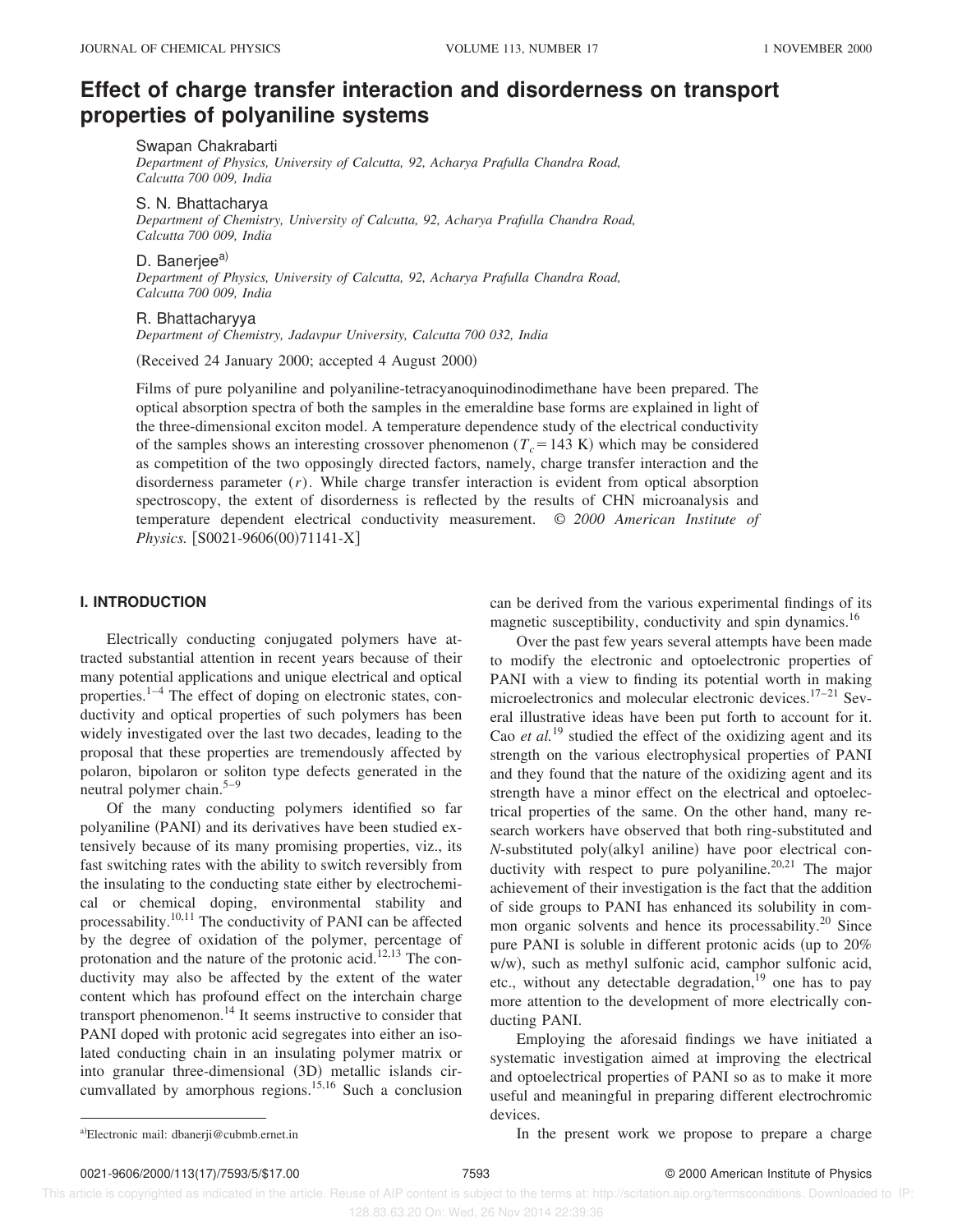

FIG. 1. UV-vis absorption spectrum of the CT complex (ANI-TCNQ).

transfer complex using aniline as a donor and tetracyanoqinodinodimethane (TCNQ) as an acceptor. After polymerization of the resulting complex we intend to find out how the various electrophysical properties of PANI are influenced in the new procedure of synthesis. These properties have been assessed using ultraviolet-visible (UV-vis) spectroscopy and temperature dependent four-probe conductivity measurements.

### **II. EXPERIMENT**

#### **A. Materials**

Aniline (Merck, Germany) was distilled at a reduced pressure of 65 mm of Hg and a middle fraction was collected and stored under  $N_2$  atmosphere at  $-10$  °C. Ethyl alcohol (Bengal Chemical & Pharmaceutical Works, India), ammonium peroxydisulfate (Merck, Germany), TCNQ (Merck, Germany) and hydrochloric acid (International, India) were procured as the highest grade obtainable and used without further purification.

# **B. Synthesis**

A typical route for synthetics is described here for the preparation of polyaniline. The distilled aniline acidified with 1.5 mol HCl solution was placed in a freezing mixture bath. The temperature of the medium was maintained at  $-5$  °C. An aqueous solution of ammonium persulfate was added dropwise to the mixture, keeping the ratio of aniline to persulfate concentration at 1.25. The whole mixture was stirred magnetically for 2 h. The green precipitation of polyaniline salt was filtered out and washed with de-ionized water. The wet filter cake was dedoped with 3% NH<sub>4</sub>OH aqueous solution for 2 h as suggested by Cao *et al.*, <sup>19</sup> then filtered, washed with de-ionized water and methanol and dried under vacuum at room temperature for 12 h.

To prepare the PANI-TCNQ sample, a charge transfer complex  $(CTC)$   $(1:1)$  using aniline as a donor and TCNQ as an acceptor was prepared in ethanol medium. The CTC shows an absorption peak with  $\lambda_{\text{max}}$ =450 nm (Fig. 1). The resulting complex was then polymerized following the same method as that in the case of PANI synthesis. It was observed that the induction period for the formation of a new



FIG. 2. Kinetic decay of absorbance of the blue colored material (peak at 580 nm!.

polymer was almost double that of PANI. The dedoped polymer was collected following the same route just mentioned above. The most interesting feature of PANI-TCNQ synthesis was the formation of a deep blue color which followed exponential decay, shown in Fig. 2. The blue colored material is electron spin resonance (ESR) inactive which indicates that the color has no relation to the spin of the system. Moreover, it has also been observed that color which is otherwise transient can be trapped in the liquid nitrogen atmosphere. Hence the appearance of the blue color as a consequence of proton tunneling is also ruled out. Keeping all these possibilities in mind one can surmise that diffusion of the proton in various positions of the rings is associated with the transient emergence of the blue color.

# **C. Film formation**

The solutions of dedoped polymer samples were prepared in DMSO and filtered twice to ensure the removal of large suspended particles. The true solutions was then kept in a 100 ml beaker without being disturbed for one week. Due to slow evaporation of the solvent, homogeneous films having thickness of 0.1  $\mu$ m formed at the surface of the solutions. The films thus prepared were collected carefully and placed in HCl vapor for 2 h. The acidified green colored films were used for resistivity measurements.

### **D. UV-vis-near-infrared spectroscopy**

UV-vis-near-infrared (NIR) spectra were recorded with a Hitachi U-3501 spectrophotometer. Films of HCl doped and dedoped PANI and PANI-TCNQ were prepared by *in situ* growth of the samples in quartz cells.

#### **E. Resistivity measurements**

The electrical resistivities of acidified films of PANI and PANI-TCNQ were measured in the temperature range of 25  $K \le T \le 300$  K using a Keithley electrometer (model 236). The low temperature measurement was performed using a closed cycle helium cryostat. Electrical contact as made with highly conducting silver paint.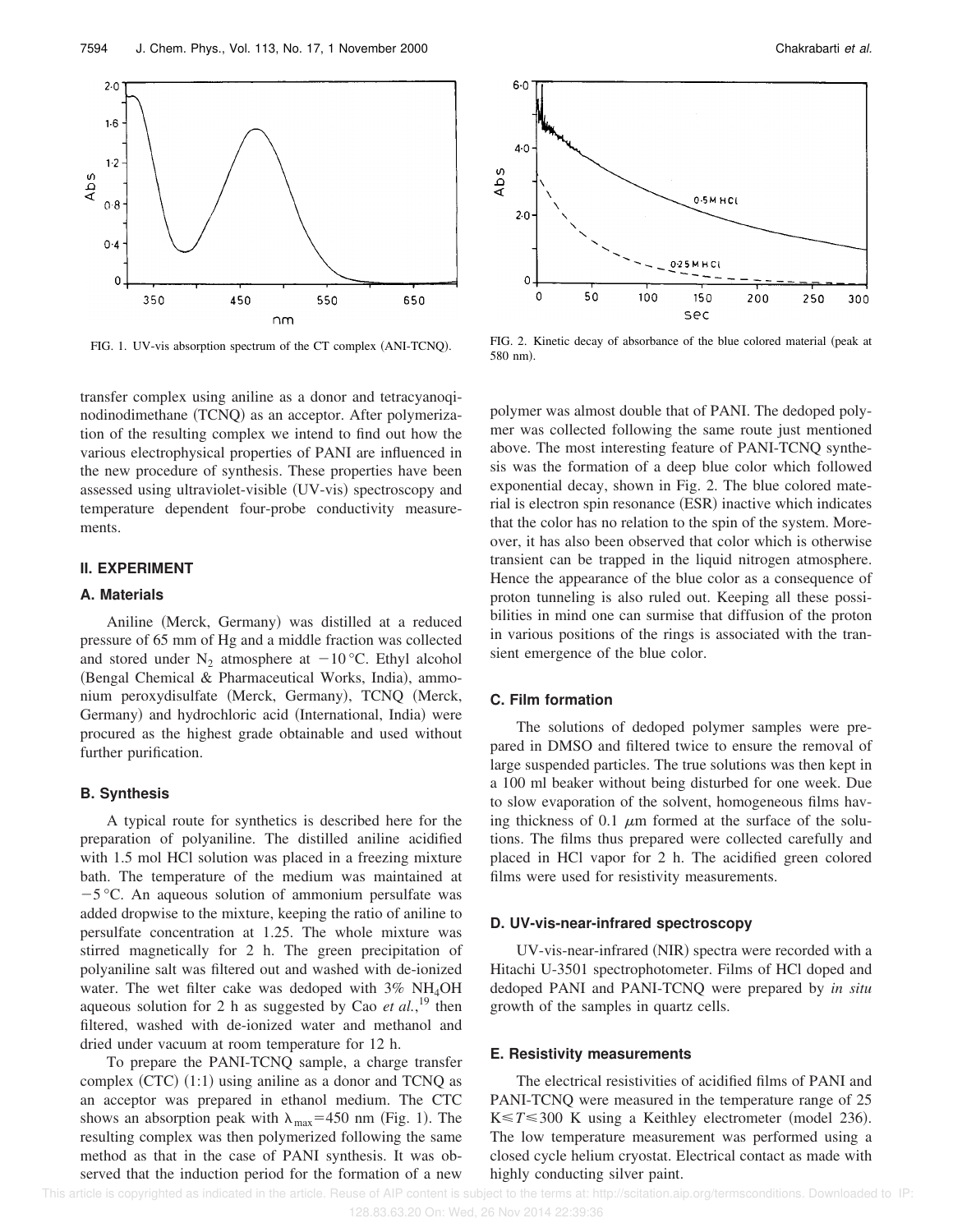TABLE I. Results of CHN microanalysis.

| Sample      | $C(\%)$ | H $(\%)$ | $N(\%)$ |
|-------------|---------|----------|---------|
| <b>PANI</b> | 52.24   | 4.87     | 10.61   |
| PANI-TCNO   | 54.63   | 3.75     | 14.52   |

## **F. CHN microanalysis**

The weight percentage of the CHN of PANI and PANI-TCNQ was determined by elemental analysis using a CHN analyzer  $(2400 \text{ series II}, \text{Perkin Elmer})$ , and the results are presented in Table I.

### **III. RESULTS AND DISCUSSION**

The optical absorption spectra, recorded for the pure PANI and PANI-TCNQ films both in emeraldine base (EB) and emeraldine salt  $(ES)$  form, are shown in Figs. 3 and 4, respectively. The EB form of pure PANI shows a sharp absorption peak with  $\lambda_{\text{max}}$ =630 nm while for the corresponding ES form an absorption band with  $\lambda_{\text{max}} \approx 930$  nm has been observed. But the appearance of a relatively less sharp peak having  $\lambda_{\text{max}}$  at 600 nm with a prominent shoulder at 690 nm for the EB form and relatively narrow absorption band with  $\lambda_{\text{max}}$ =800 nm for the ES form of PANI-TCNQ system is quite interesting. Moreover, it is clearly evident from Figs. 3 and 4 that, in comparison to pure PANI system, a conspicuous blueshift occurs for both the EB and ES forms of PANI-TCNQ system. While the optical absorption spectra for both EB and ES films at room temperature are very similar to those observed by Monkman and Adams,<sup>22</sup> a remarkable departure has been observed for the spectra of PANI-TCNQ system.

The optical absorption spectra of the polyaniline system have been a matter of controversy over the last two decades although several luciferous ideas have been proposed to account for these observations.<sup>23,24</sup> Early investigations<sup>25</sup> led to the proposal that low energy absorption maxima of EB and ES appear due to a  $\pi - \pi^*$  transition in the separate conjugated fragments (CFs). It has also been suggested that a charge transfer exciton (CTE) appears in the polymer material upon photoexcitation and that the charge carriers are delocalized over several CFs surrounding the excited CF. Since







FIG. 4. UV-vis-NIR absorption spectra of PANI-TCNQ in its EB and ES forms.

all the CFs are not equivalent the excitation cannot propagate through the polymer sample like crystalline material. The state of a localized CTE involves the excited state of one CF and also the states where one of its electrons is transferred from its highest occupied molecular orbital (MO) to the lowest unoccupied MO of a neighboring CF.

These states appear when one photon with energy  $h\nu$  $E \approx 2$  eV is absorbed. To make such a transfer possible, the following energy relation has to be satisfied:

$$
I - A - 2E_d \simeq \Delta E,\tag{1}
$$

where *I* is the ionization energy of the CF, *A* is the electron affinity of the CF and  $E_d$  is the polarization energy. From an analysis of the data available on *I*, *A* and  $E_d$  for macromolecules with conjugated bonds, one finds that in polyaniline *I*=6.6 eV,  $A \approx 1$  eV and  $E_d \approx 1.5$  eV.<sup>26,27</sup> Thus one obtains about 2 eV which is the energy required for generation of two separate charges located on the CFs.

Since the modified polymer contains a charge transfer agent (TCNQ) as evidenced from CHN microanalysis (Table I) it is quite obvious that the ionization energy of the CF corresponding to the new polymer should be higher compared to that for the pure PANI system. This makes the observed blueshifts in the  $\Delta E$  values of the PANI-TCNQ system come into good agreement with that obtained from this model. Although the theoretical models $23-25$  are successful in many respects, none of them could provide any explanation for the presence of an additional shoulder at 690 nm in the EB form of the PANI-TCNQ system. Probably it appears due to transfer of charge from the conjugated fragment with delocalized  $\pi$  electrons to the acceptor molecule TCNQ.

The temperature dependence of conductivity  $\sigma(T)$  in the absence of a magnetic field of the PANI and PANI-TCNQ samples is presented in Fig. 5. The conductivity decreases with a decrease in temperature, indicating the semiconducting behavior in the whole range of temperatures,  $25 \text{ K} \leq T$  $\leq$  300 K. The room temperature conductivity of pure PANI is 24 S cm<sup> $-1$ </sup> but the conductivity changes to a somewhat higher value  $(39 \text{ S cm}^{-1})$  for the PANI-TCNQ system. The FIG. 3. UV-vis-NIR absorption spectra of PANI in its EB and ES forms. conductivity ratio<sup>28</sup>  $r = \sigma (300 \text{ K})/\sigma(T')$  (*T'* represents the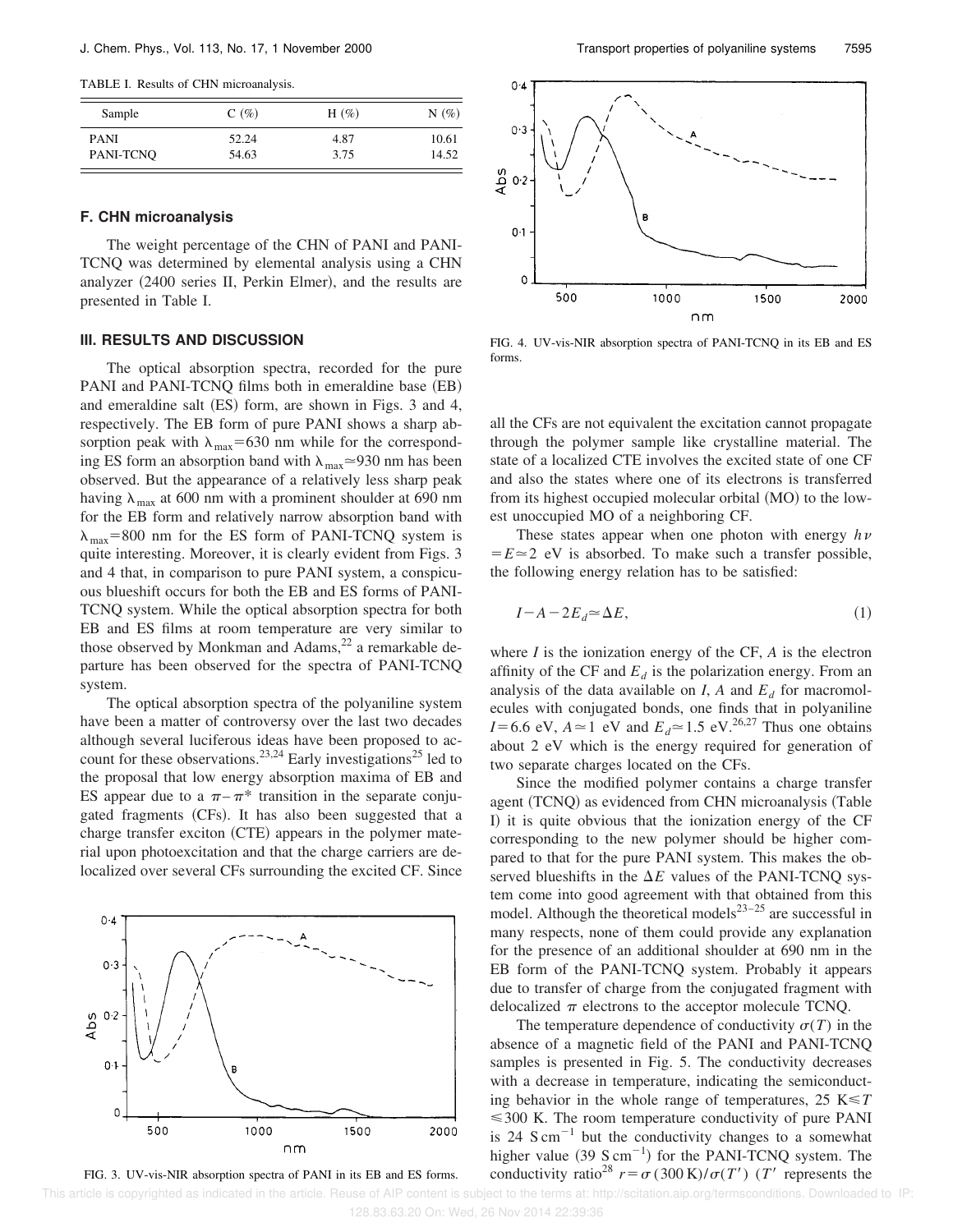

FIG. 5. Mott plot for PANI and PANI-TCNQ systems.

lower temperature limit) is different for the two samples. It is quite obvious that the higher the value of *r* of a sample, the stronger its  $\sigma(T)$  dependence will be.

The electrical properties of doped polymers are strongly dependent on the extent of disorderness present in the material.<sup>29</sup> The term disorderness is a vector of many aspects including (i) the nonequivalence of conjugated fragments, (ii) the presence of both crystalline and noncrystalline phases, (iii) impurities, (iv) substitution at the monomer unit, etc. Besides, conducting polymers are regarded as a randomly distributed polaron/bipolaron lattice which in fact gives the quantum picture of disorderness.<sup>30</sup> When disorder is introduced into a system electronic states change fundamentally. Incorporation of disorderness would lead to a scattering process that would decrease the amplitude for the electron to move from one end of the material to the other. $30-32$ 

The extent of disorderness is generally characterized in terms of the temperature dependence of the conductivity, more specifically in terms of the conductivity ratio.<sup>28,29,33</sup> In the present context, the higher value of *r* for PANI-TCNQ  $(r=1370)$  implies that the disorderness present in it is larger than that of the pure PANI  $(r=175)$  system. The results of CHN microanalysis and optical spectra of the samples which indicate the presence of TCNQ in the PANI lattice corroborate the findings.

The temperature dependence of the electrical conductivity of amorphous semiconducting samples can be explained in terms of the variable range hopping (VRH) of polarons and bipolarons.<sup>34</sup> The phonon assisted hopping conduction can be expressed by the following:

$$
\sigma = \sigma_0 \exp(-A/T^{1/4}),\tag{2}
$$

where

$$
A = 2.1[\,\alpha^3/kN(E_F)]^{1/4},\tag{3}
$$

where  $\alpha^{-1}$  and  $N(E_F)$  represent electron localization length and density of states at the Fermi surface, respectively. Following Eq. (2) we have plotted  $\ln \sigma$  vs  $T^{-1/4}$  for both samples in Fig. 5 which emphasizes the validity of the threedimensional VRH model. The VRH parameters are shown in Table II.

TABLE II. Experimental values of Mott's VRH parameters.

| Sample      | $\sigma$ ((300K) | $(S \text{ cm}^{-1})$ $r = \sigma(300 \text{ K})/\sigma(25 \text{ K})$ (Å) $(eV-1 \text{ cm}^{-3})$ | $\alpha^{-1}$ | $N(E_F)$                 |
|-------------|------------------|-----------------------------------------------------------------------------------------------------|---------------|--------------------------|
| <b>PANI</b> | 24               | 175                                                                                                 |               | 56 $2.52 \times 10^{19}$ |
| PANI-TCNO   | 39               | 1370                                                                                                |               | 36 $2.78 \times 10^{19}$ |

The striking feature of the plots in Fig. 5 is the crossover phenomenon at  $T_c$ =143 K. From Fig. 5, it is clearly evident that

$$
\sigma_{II} > \sigma_I \text{ at } T > T_c,
$$
  
\n
$$
\sigma_{II} = \sigma_I \text{ at } T = T_c,
$$
  
\n
$$
\sigma_{II} < \sigma_I \text{ at } T < T_c,
$$

where pure PANI and PANI-TCNQ are denoted by I and II, respectively.

Considering the results of CHN microanalysis and the optical absorption spectra as mentioned earlier, one can argue that at  $T>T_c$  the higher  $\sigma_{\text{II}}$  value over  $\sigma_{\text{I}}$  is due to extra charge transport apart from the normal hopping transport through polarons and bipolarons. But when  $T < T_c$ ,  $\sigma$  for the PANI-TCNQ system falls off more rapidly than for the pure PANI system. It appears true that at  $T < T_c$ , a charge transfer band transition which plays a significant role in the high temperature domain practically freezes and disorder induced localization of the charge carrier dominates. Finally, competition between these two opposing factors leads to the appearance of the crossover temperature  $(T_c)$ .

# **IV. CONCLUSIONS**

In summary, we have presented detailed results from a series of experiments through which we have investigated the role of the charge transfer agent in modifying the energy band structure of PANI and the concomitant change in the electrophysical properties of the same. The major findings of these experiments are (i) the appearance and subsequent decay of a deep blue color just after the addition of HCl in aniline-TCNQ solution indicates that the protons may have occupied different positions before they finally settle in the ring, (ii) the room temperature conductivity of the modified polymer is somewhat greater than that of pure PANI, (iii) the spectral linewidth of the acidified thin film of PANI-TCNQ is shorter in comparison to that of pure PANI and thus can be regarded as a promising material for low noise light emitting devices and (iv) the crossover phenomenon ( $T_c$ =143 K) observed in the temperature dependence study of electrical conductivity of the samples suggests the possibility of the dominance of disorderness rather than the extra charge transfer process in the lower temperature region.

## **ACKNOWLEDGMENTS**

The authors wish to convey their appreciation to S. Kumar, K. Sharma and D. Sanyal for preparing the manuscript. They thank the COSIST (UGC) program for the use of some instruments at the Department of Chemistry, University of Calcutta.

This article is copyrighted as indicated in the article. Reuse of AIP content is subject to the terms at: http://scitation.aip.org/termsconditions. Downloaded to IP: